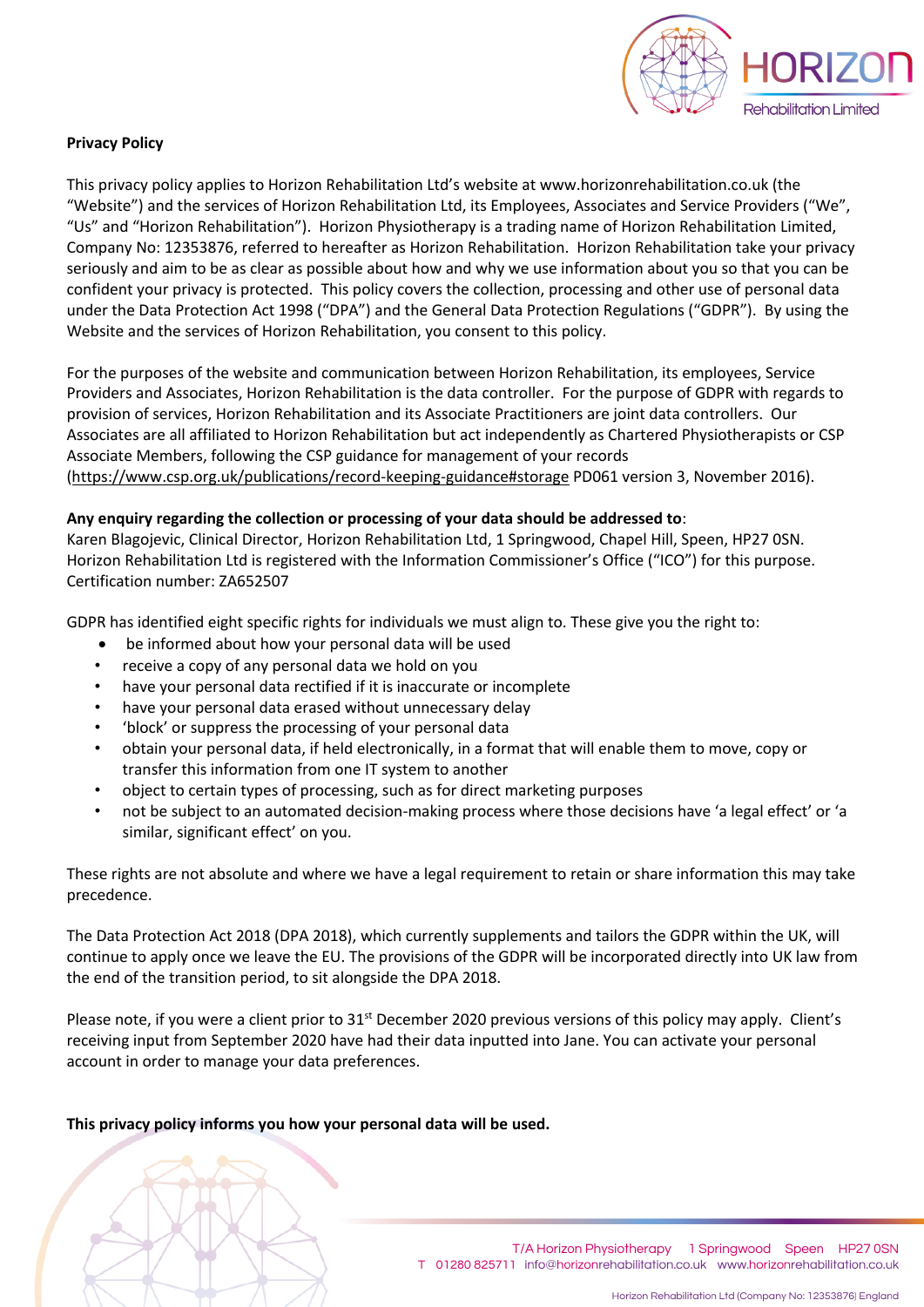

#### **Systems and processes we use to securely manage your information**

Horizon Rehabilitation use a Clinic Management Platform called Jane.App ("Jane"). Jane stores information that is required for legitimate reasons related to the provision of our services. You will be sent an invitation to create your own Jane Account. Please take a moment to check that all the information on your account is correct. You can use your account to view your appointments, pay your fees and select your communication preferences. For detailed information on how data is collected, stored and handled please refer to Jane's Privacy Policy https://jane.app/legal/privacy-policy

Jane stores Patient Data in its secure UK data center and acts as a data processor. It makes the data available only to Horizon Rehabilitation and their users through the clinic management platform. Jane otherwise has no control over Patient Data. Jane will only access Patient Data on the instructions of Horizon Rehabilitation or its practitioners or staff or, in rare cases, where needed in order to prevent or address technical problems or if required by law or court order.

Jane integrates with MailChimp so that we can securely email you more general information, newsletters and updates about our services. Mailchimp has its own GDPR compliance policy: https://eepurl.com/dyiknH. Each email you are sent includes the option to remove yourself from this database. You can also manage your preferences through your Jane account.

Horizon Rehabilitation use the services of Balmer Ltd for our Front Desk functions and administration. Balmer Ltd act as a data processor and are bound by these terms by a formal agreement. We use Microsoft Office 365 as our office management platform which uses encrypted processes.

Horizon Rehabilitation use the services of Rehab Guru to help with your personal rehabilitation programme. Rehab Guru is a software platform which requires your email address to enable its full functionality. Rehab Guru has its own policies regarding the collection, use, and disclosure of personal data: https://www.rehabguru.com/privacy-policy

#### **Information we collect**

We will collect personal data on this Website only if it is directly provided to us by you, the user via the Contact form e.g. your e-mail address, name, home or work address and telephone number, and therefore has been provided by you with your consent. Normally you will only provide such details if you wish us to make contact with you or to sign up for our free e-newsletter or other resources. When you are booked in for any of our services, your data is inputted into Jane. You will also be invited to provide more detailed information via one of our intake forms.

We use analytical and statistical tools on our website that monitor details of your visits to our website and the resources that you access, including, but not limited to, traffic data, location data, weblogs and other communication data (but this data will not identify you personally). We analyse visitor traffic via Google Analytics, the cookies in use are:  $ga$ ,  $ga$ t &  $ga$ id . Google's policy can be found here: https://policies.google.com/privacy

Your payment information (e.g. bank card details) is not stored by us and we do not have any access to this information. That information is processed securely and privately by the third party payment processors that we use. Card payments are processed by iZettle (Card Machine) or Stripe (online via Jane). iZettle is GDPR compliant. Please see https://www.izettle.com/gb/privacy-policy

Jane never stores a client's plain credit or debit card information directly on Jane's servers. When you enter a bank card in Jane, Jane instantly transfers that data to Stripe through encrypted transfer. Stripe is a PCIcompliant payment processing partner that stores information for Jane. The default behaviour of these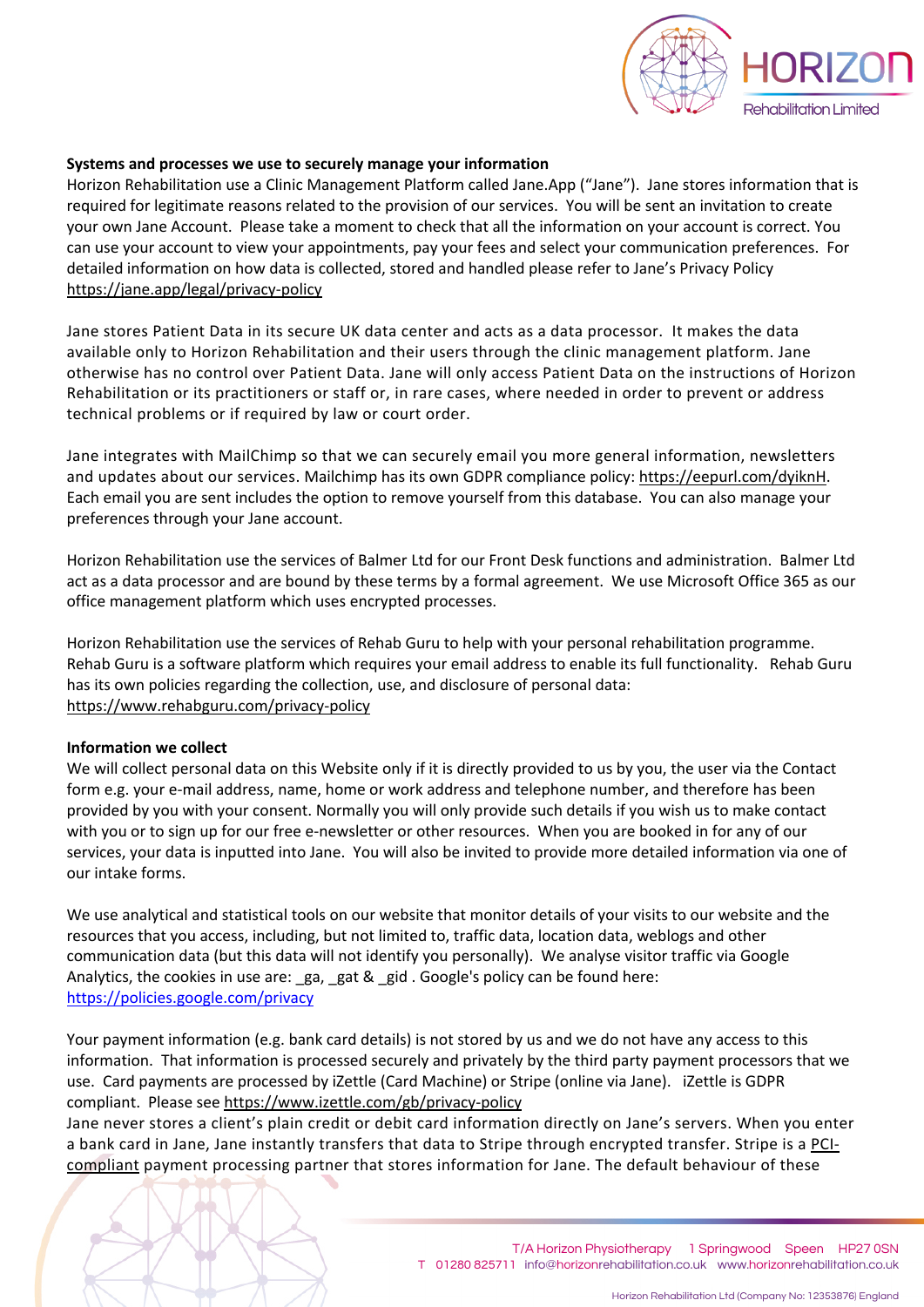

partners is to store the credit card information so that refunds can be processed. You can access your account at any time to change or remove your payment information.

We use a cloud accountancy system (Xero) for invoicing and financial administration which uses and stores the minimum amount of personal information necessary for these purposes. They have stated they are GDPR compliant https://www.xero.com/uk/about/privacy/ Our accountancy firm have access to this account and act as a data processor under these terms.

We may occasionally request more details from you in order to process a refund.

We collect clinical and health information as part of our professional and legal requirements to keep records regarding the services we provide. These are collected in paper and digital formats and may be exempt from requests for data access, correction or deletion through GDPR. Any queries or concerns regarding your clinical information should be made in writing.

## **How we will use your personal data**

The personal information we collect and store is used primarily to provide our services to you and keep our clinical records, therefore meeting our professional, legal and contractual commitments. We may also use your data to:

- Know who you are so that we can communicate with you. The legal basis for this is a legitimate interest.
- Deliver goods and services to you. The legal basis for this is the contract with you.
- Process your payment for the goods and services via card payments and invoicing. The legal basis for this is the contract with you.
- Verify your identity so that we can be sure we are dealing with the right person. The legal basis for this is a legitimate interest.
- Compile risk assessments and record/share your address to protect our lone workers.
- Enhance your experience of our website. The legal basis for this is a legitimate interest.
- Provide you with a useful and relevant website. The legal basis for this is a legitimate interest
- Notify you of changes to our website, such as changes to products or services that may affect the service we provide to you. The legal basis for this is a legitimate interest.
- To provide you with an e-newsletter or information about goods and services similar to those that were the subject of a previous sale to you that may be of interest to you. The legal basis for this is a legitimate interest.
- To form a client database that may be transferred to another data controller as part of the sale or restructure of the company.

#### **Checking and rectifying your personal information**

If you have supplied your personal information via the website contact form or other format then we will assume that the information you have supplied is accurate. Where we have compiled a report or other information you have consented we share, we will ask you to check the personal data within this for accuracy. Clinical information and opinions are not open to such review.

#### **How long will we keep your data**?

Where you have made an enquiry regarding our services, we will retain this information on Jane for up to 1 year. This is to ensure we provide you with the best possible service should things change and you contact us again. If you do not become a client within this time, we will safely destroy your information. If you become a client, your data is inputted into Jane and will form part of your clinical record.

Where we have provided professional or clinical services to you, we follow the Department of Health guidance to retain clinical records for 8 years after our last contact with you. Our clinical records are paper-based as well as digital and will be securely destroyed within a reasonably practicable timeframe from this point. We follow the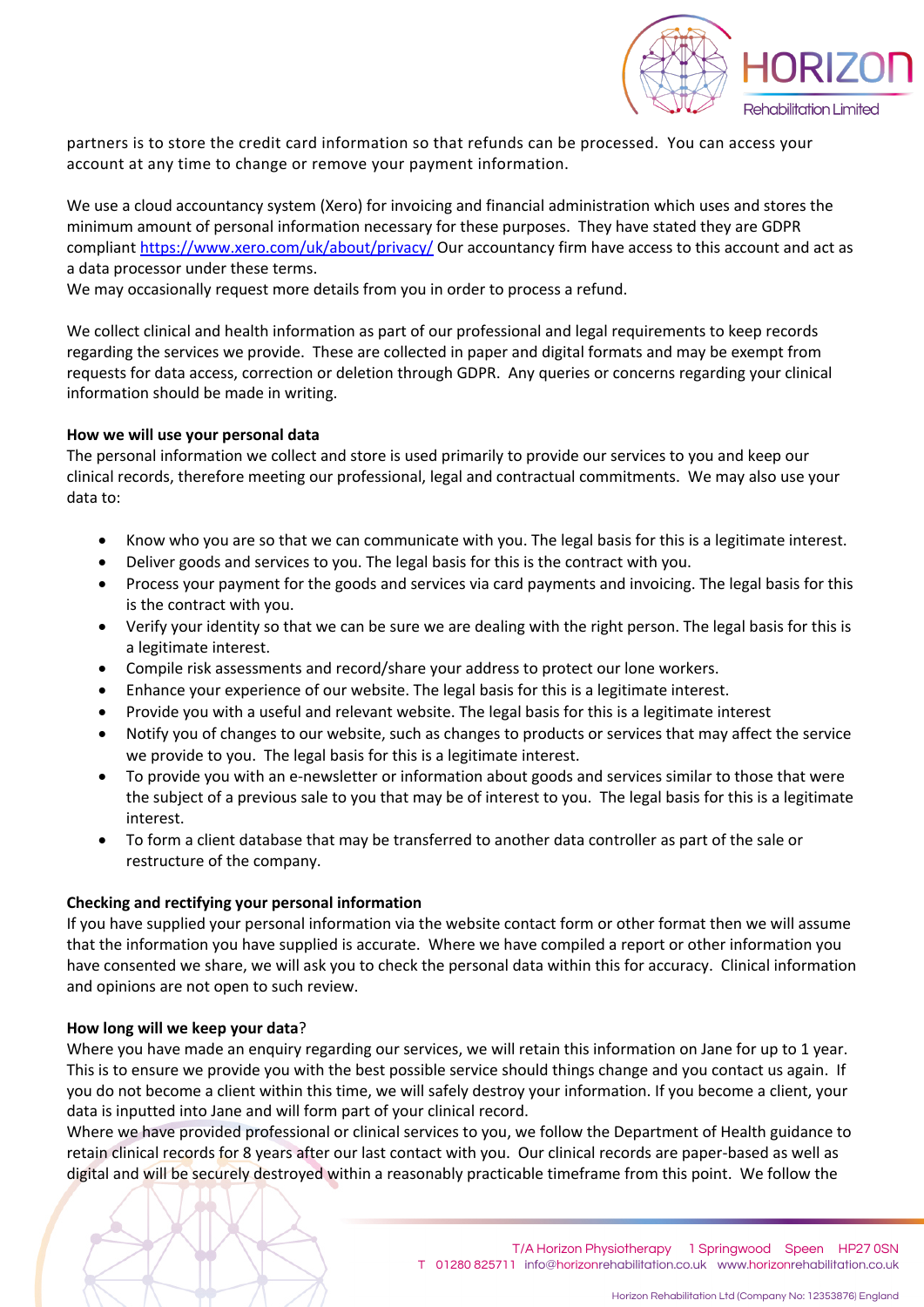

**Rehabilitation Limited** 

CSP guidance on data handling and storage https://www.csp.org.uk/publications/record-keepingguidance#storage PD061 version 3, November 2016.

#### **How else we store your data:**

## • **Mailchimp**

We use Mailchimp as our mailing list software to protect your identity when sending out general information. Mailchimp has its own GDPR compliance policy: https://eepurl.com/dyiknH. Each email you are sent includes the option to remove yourself from this database. You can also manage your preferences through your Jane account.

# • **Paper Records**

Clinical records are made on paper and stored by your Clinician in a locked filing cabinet at their home address. Jane is also used to store clinical records and health information. If you are receiving domiciliary services, these records will be carried to and from your appointment by the Clinician in a manner compliant with the relevant professional body for that clinician and the Health and Care Professions Council (HCPC). Once no longer receiving services, all records are held securely at the office address for the time period required.

# • **Email**

Communication by email will minimise use of your personal data. In the event that personal data is to be used, we will seek to verify your email address. We will also password protect documents that contain personal data. Emails are stored indefinitely by the email provider (Microsoft Outlook-Office 365). Email correspondence will be kept on this platform during the time that we are providing you with services. After this, if they are pertinent to your clinical record, they will be stored with these and the master copy deleted from the email platform. All others will be deleted as soon as reasonably practicable.

## • **Images**

Images for which we have your consent to obtain and use will be stored on an external hard drive, locked securely in a filing cabinet at the office address. A separate consent form will be provided to enable you to choose if and how your images are used.

## **Who do we share information with?**

We will only share and send information necessary to achieve business purposes. We will not share your information with your family unless we have your explicit consent or legal documents permitting us to do so. We send reports and correspondence to other professionals as required professionally to support your care. In all cases we will notify your GP of our involvement in your care unless there is specific reason you wish us not to that does not interfere with delivery of our services in a safe and transparent manner. We send invoices to the agreed fee payer.

Exceptions to the sharing of your personal data may be made to comply with applicable laws; to respond to governmental enquiries; comply with a valid legal process; or to protect our rights or property. **Ongoing consent**

During the course of receiving services from Horizon Rehabilitation we will continue to check with you about your permission to use your data for specific purposes that arise e.g. sharing your information with another professional. We will document this permission in your clinical records.

## **Changing how we use your data**

You can change your mind at any time about how we use data you have given additional consent for. E.g. receiving e-newsletters or use of your images. Please see the separate consent information for use of images. Some data will inevitably be irretrievable if consent has been given to share your data outside of Horizon Rehabilitation. Please get in touch with us to let us know what you would like to change.